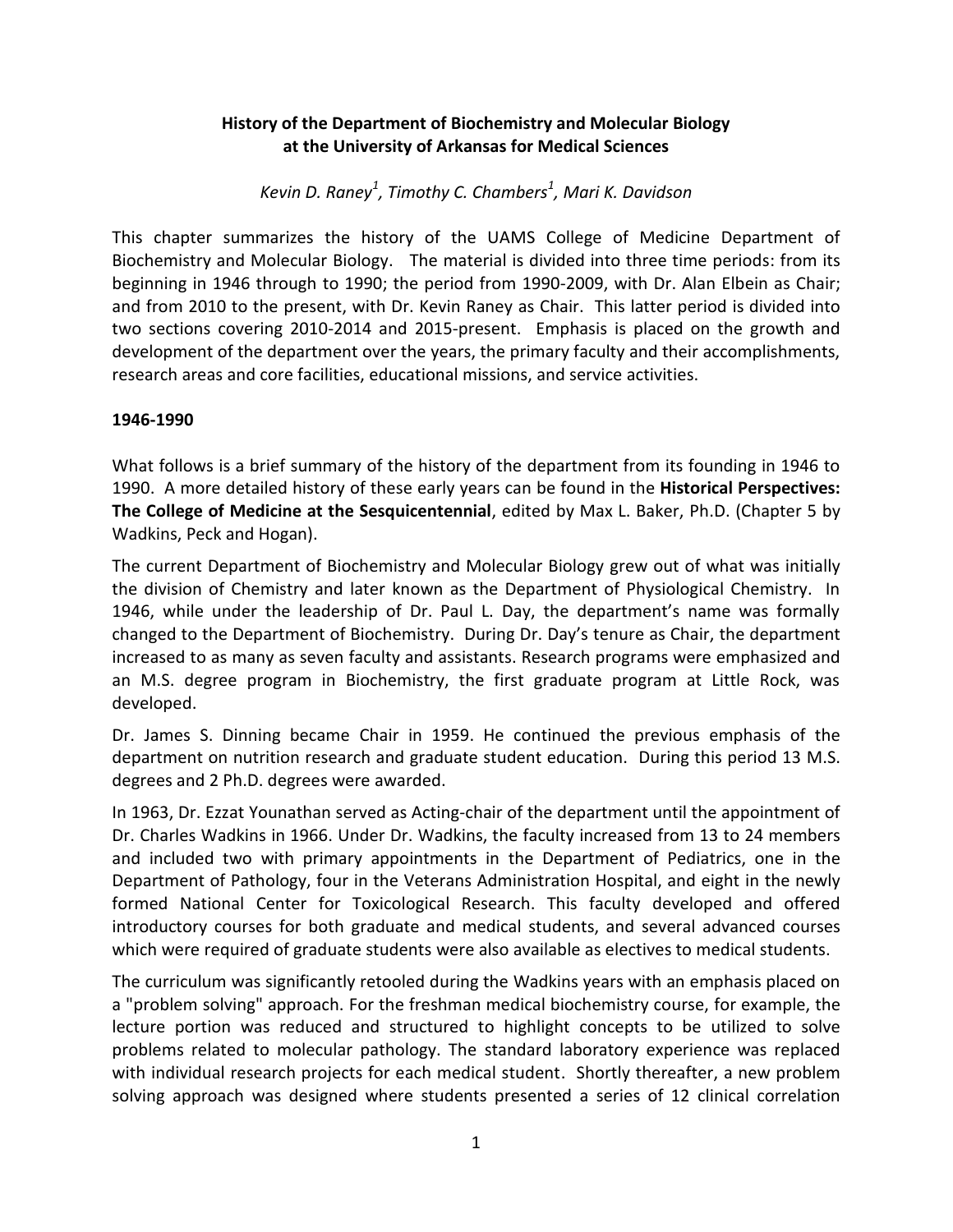topics during the semester. In developing this novel approach to learning, the Department of Biochemistry at UAMS led the nation in being the first program to incorporate a block of clinical correlation projects in the teaching of a biochemistry course.

The number of research programs also expanded during the Wadkins years and encompassed diverse areas which included the development of radioimmunoassay of various hormones; the study of hyperlipoproteinemia; neurochemical correlates of behavior; the mechanism of arsenate uncoupling of oxidative phosphorylation; fibrinogen structure; the enzymology of aspartokinase; structure function studies of Na<sup>+</sup>,K<sup>+</sup>-ATPase; the subunit structure of human serum lipoproteins; the mechanism of biological calcification; and leucocyte and lipid metabolism. Many of the research programs of the department were carried out in collaboration with faculty from clinical departments and they provided the basis of instruction for an enlarging graduate student population. Twelve M.S. and 21 Ph.D. degrees were awarded between 1966 and 1976.

In 1980, Dr. Wadkins stepped down as Chair of Biochemistry and Dr. Grady Smith assumed the role of Acting-chair until the appointment of Dr. Ernest J. Peck, Jr. in December of 1981. One of Dr. Peck's first initiatives was to hold a faculty retreat at DeGray State Park Lodge to assess the current holdings and liabilities of the department. The results of that retreat included the creation and/or restructuring of three departmental committees (Executive, Graduate Education, and Medical Education), the formulation of a policy document for the department, and the initiation of new collaborative research efforts amongst the faculty.

During Dr. Peck's tenure as Chair, the major efforts of the department were in five areas: medical education, graduate education, faculty development, research, and physical plant renovation. Unique to its time, the freshman medical biochemistry course utilized computerassisted self-assessment, self-instruction and small group interactions, with emphasis on recall and reasoning rather than memorization. The graduate program reached a steady-state of 12 students and new efforts including revision of graduate curriculum, increased recruiting, and improved graduate stipends, were initiated to continue growth of the program. By 1985 the faculty held or coauthored 27 grants from intra-and extra-mural sources with funding totaling \$1,083,479 for the year. That year, the combined primary and secondary faculty published 104 peer-reviewed articles, 34 book chapters or reviews, and 122 abstracts. The steadily growing productivity of the faculty and students improved the visibility and priority scores of the program.

The years 1986-1989 saw several important milestones for the department under the continued leadership of Dr. Peck. In 1987, the name was modified to the Department of Biochemistry *and Molecular Biology*, to reflect a growing emphasis on investigation and instruction at the DNA as well as protein level. Coincident with this was the purchase of an oligonucleotide synthesizer and protein sequencing system as part of a newly formed Molecular Biology Core, a forerunner of the more sophisticated and comprehensive core facilities available at UAMS today. In 1988, a laboratory-based hands-on summer course in molecular biology was expanded to include faculty from other institutions to help familiarize them with this newly developing discipline.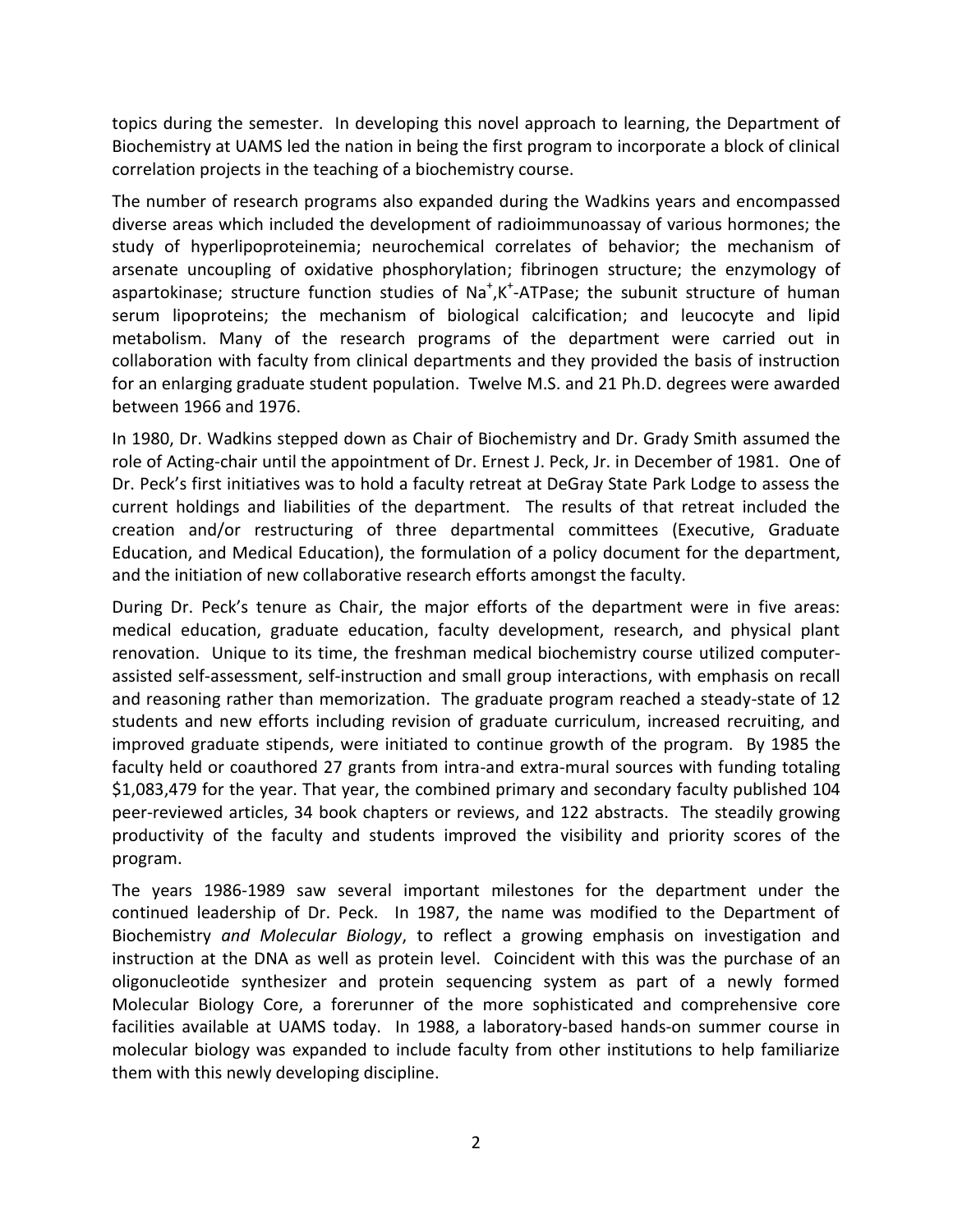From late 1988 to October 1989, Dr. Peck was on an off-campus assignment at the National Science Foundation and departmental activities were overseen by Vice-Chair Dr. Charles Winter. Soon after returning Dr. Peck submitted his resignation to accept a position at the University of Nevada and Dr. Winter assumed leadership duties as Interim Chair.

#### **1990-2009**



In August of 1990, Dr. Alan Elbein accepted the position of Chair, at first on a part-time basis and then in a full-time capacity effective January, 1991. Dr. Elbein set an agenda to strengthen research and education programs within the department through vigorous efforts in faculty recruitment, graduate student recruitment, reorganization of core courses, and improvements in infrastructure and facilities. The business manager during this time, Iva McKinnie, deserves special mention here, since her dedication and commitment to the department were central to the administration of the new Chair's mission. Highlights from these major areas of emphasis during the years of Dr. Elbein's tenure as Chair are provided below.

Dr. Alan D. Elbein, 1933-2009

#### *Faculty Recruitment and Research Areas of Strength*

In late 1990 the primary faculty members comprised Drs. Gary Bannon (protein and peptide structure); Helen Benes (insect gene expression); Ann Benson (carcinogenesis); Chidambaram Bhuvaneswaran (metabolism and bioenergetics); Donald DeLuca (oxidation and metabolism); Alan Elbein (glycoproteins); Wai-Choi Leung (bioengineered proteins); William (Grady) Smith (enzyme kinetics); Charles Wadkins (mitochondrial function, calcification); Charles Winter (membrane ATPases); Yun-Chi Yeh (growth factors and oncogenes); and John (Lyndal) York (glutathione transferases). Dr. Barry Hurlburt (transcription factors) was also recruited that year and in 1992 joining the faculty were Dr. Richard Drake (gene therapy), Dr. Kamal Mehta (sterol regulation of gene expression) and Dr. Mark McCammon (ethanol and acetate metabolism). Additional recruiting efforts saw the following faculty members joining the department: Dr. Timothy Chambers, 1994 (cancer drug mechanisms); Dr. Kevin Raney, 1995 (DNA enzymology); Dr. Randy Haun, 1996 (transcriptional regulation); Dr. Anna Radominska, 1999 (drug metabolizing enzymes); Dr. Donald Mock, 1999 (biotin nutrition); and Dr. Edathara Abraham, 2000 (alpha-crystallins).

The academic year 2001-2002 saw several major changes in the composition of the primary faculty. Drs. Bannon, Drake, Hurlburt, and Mehta left for positions elsewhere and Dr. Benes transferred to Anatomy. In addition, Drs. Benson and York retired, and sadly, after serving for over 30 years on the faculty, Dr. Bhavaneswaran passed away. To honor his memory and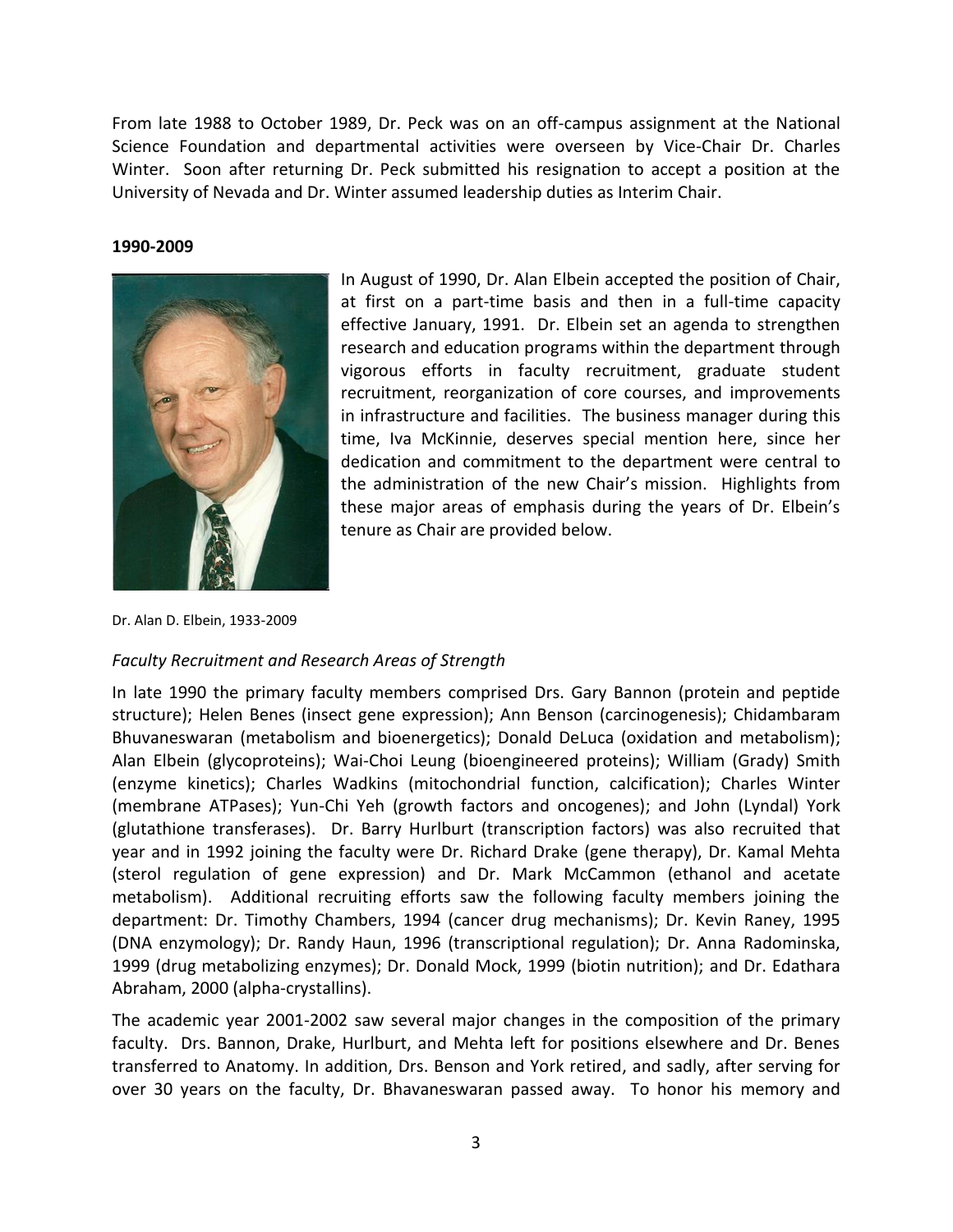dedication to the department, the Bhuvane Award for Excellence in Biochemistry Research was established, given to the student who presented what was considered the best biochemistryfocused poster at the annual UAMS Student Research Day. Offsetting these losses, three new Assistant Professors were recruited in 2001-2002; Dr. Grover Miller (cytochrome P450s), Dr. Alan Diekman (galectins in cancer) and Dr. Fusun Kilic (serotonin transport). The academic year 2002-2003 saw the addition of Drs. Wayne Wahls and Mari Davidson with a research focus on meiotic chromosome dynamics, and in 2003-2004 Drs. Giulia Baldini (hormonal control of appetite), Masahiro Higuchi (prostate cancer and mitochondria) and Craig Cooney (longevity mechanisms) joined the primary faculty. Dr. Elbein's last faculty hire was Dr. Alan Tackett in 2005 (epigenetics, proteomics), distinguished as being the first departmental graduate student to rejoin as a faculty member.

Significant contributions to the research and education missions of the department during this time were also made by faculty with secondary appointment in Biochemistry. These included Drs. Robert Reis, Karl Straub, Mark Crew, Gur P. Kaushal, Piotr Zimniak, Timothy O'Brien, Richard Komoroski, James Hardin, Charlotte Peterson, and Samuel Goldstein.

During the Elbein era research accomplishments saw significant growth with increases in funding and publications. For example, total research funding (direct and indirect) for primary faculty was about \$1 million for the year 1993-1994, rising to a high of \$5.4 million in 2004- 2005, a year where primary faculty held 18 NIH grants, mostly R01s, together with several other large extramural awards. Noteworthy also was the funding of a 10-year NIH MERIT award to Dr. Don Mock, covering the period 2002-2012, one of only five such awards to date to investigators at UAMS. The number of peer-reviewed papers by primary faculty also rose during this time span, with 27 in the academic year 2003-2004, to 48 in 2004-2005, to a high of 58 in 2007-2008, representing an average of nearly 4 papers per primary faculty member.

An important initiative of Dr. Elbein's was the formation of a faculty research seminar series. These were held weekly throughout the fall and spring semesters with as many as 30 seminars per year. Speakers were invited from UAMS as well as regionally and nationally. The program allowed departmental faculty, postdocs and students to meet with prominent scientists from around the country and provided national visibility for UAMS. During Dr. Elbein's tenure as Chair over 400 speakers presented their work and the program has continued to the present day.

### *Centers of Biomedical Research Excellence*

The National Institutes of Health initiated a new program in 1999 to establish Centers of Biomedical Research Excellence (COBRE) in states that were deemed underfunded. The purpose of these centers was to fund junior investigators and establish research environments that fostered success of junior faculty in obtaining new funding from the NIH. Only one submission was allowed per state initially and the University of Arkansas Department of Chemistry and Biochemistry was chosen to submit a COBRE grant to create the Center for Protein Structure and Function. Dr. Frank Millet of the Department of Chemistry and Biochemistry at UAF was the Principal Investigator. The grant proposal included a collaborative component with the Department of Biochemistry and Molecular Biology at UAMS. Dr. Kevin Raney was co-leader of one of the projects. With successful funding of the \$9 million proposal,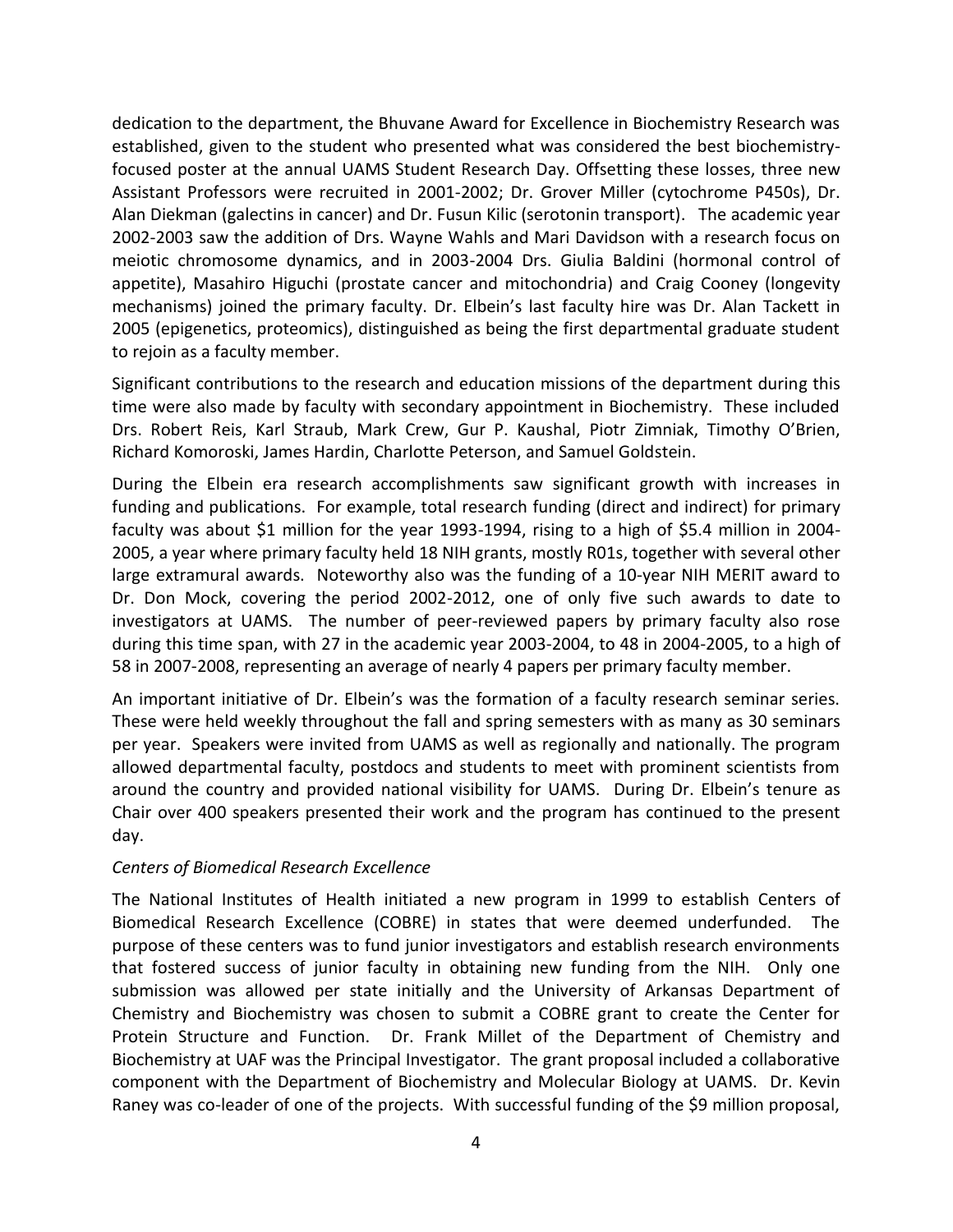the Center for Protein Structure and Function was established at the UA. At the time, this was the largest single grant for research obtained in the state of Arkansas. The COBRE grant also included funding for two new faculty positions in the department and this supported the hiring Dr. Grover Miller (2002) and Dr. Alan Tackett (2005). The Center for Protein Structure and Function had a profound positive impact on research at both the UA and UAMS and continues to serve as a hub of research excellence.

## *Expansion of the Graduate Program*

One of the most important items on Dr. Elbein's agenda when he joined as Chair was to strengthen the graduate program. Key to this was renewed endeavors in student recruitment. A Graduate Student Recruiting Committee was formed and charged with making vigorous and intensive efforts to disseminate information about graduate education at UAMS. This was done in large part by having faculty travel to undergraduate institutions in the state and region to talk about their research and advertise our graduate program. From 1993 to 2002 the average number of trips made was 13 per year, and this personal contact had a large impact, with the number and quality of applications increasing dramatically. During the years 1991-2009, 91 students began studies in the department that resulted in successful completion of the Ph.D. degree (69 students) or M.S. degree (22 students). Ten of the 69 Ph.D. students graduated with combined M.D./Ph.D. degrees. As an additional recruiting tool the department initiated a summer research program to introduce undergraduate students to the excitement of biomedical research. A paid ten week program of research and training was offered under the mentorship of participating faculty members. From 1991 to 2002 (years for which accurate records are available), 94 students participated in the program, with 12 of these subsequently joining the department as Ph.D. (11) or M.S. (1) students. The summer program continues to this day under the direction of Dr. Grover Miller and has been highly successful and used as a model by other departments and divisions at UAMS.

### *Evolution of Courses and Educational Programs*

*Medical Biochemistry:* From Dr. Elbein's arrival up to the 1999-2000 academic year, Medical Biochemistry was relatively stable in content and format, and included mainly standard lectures and clinical correlations in approximately a 4:1 ratio. In the 1999-2000 academic year, with Dr. Karl Straub as Course Director, significant changes took place, and in particular clinical correlates of biochemistry were expanded and emphasized. These lectures were designed to highlight the integration of biochemistry and medicine by presenting a clinical case and exploring the biochemical basis of the disease. Specific disease topics were coordinated with lecture material. For example, if cystic fibrosis was a disease focus, the students learned about chloride transport, and how specific mutations in a chloride transporting membrane protein caused defects in hydration of epithelial cells expressing the altered protein. In 2003 the course switched from the spring to the fall semester so it could be offered in coordination with the Medical Cell Biology course. In the fall of 2006 Dr. Alan Diekman took over as Course Director and he has continued in this role to the present (2019) overseeing major changes as it transitioned to Molecules to Cells (see 2010-2014 period below).

*Graduate courses*: Major biochemistry graduate courses during this period included a core course in General Biochemistry which was taken by the majority of graduate students in the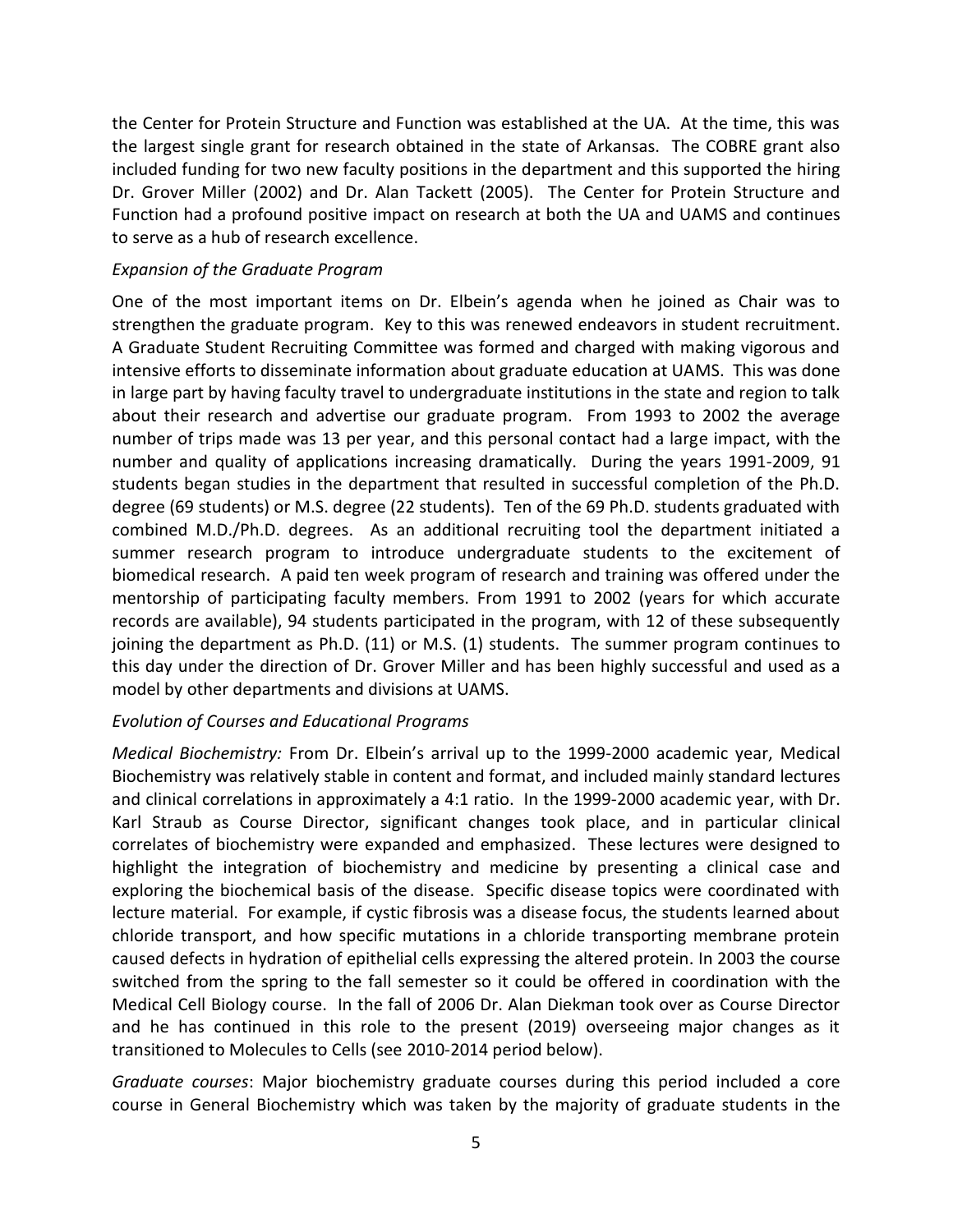basic sciences. Biochemistry students were also required to take two semesters each of Biological Chemistry, Genetic Biochemistry and Methods in Biochemistry in the first year, plus Integrative Biochemistry and electives in the second or later years. In 2001, Genetic Biochemistry was replaced by a new graduate course, Gene Expression, organized by the Department of Physiology and taught by faculty from several basic science departments. With the introduction of the Interdisciplinary Biomedical Science (IBS) Graduate Program in 2005, courses evolved further, with all IBS students taking a core course in Biochemistry.

In addition to regularly scheduled courses, the department also offered Special Topics courses, given on a voluntary basis by faculty members on a focused topic of interest. Some of the areas covered included multidrug resistance, signal transduction, apoptosis, proteins and enzymes, proteomics, chromosome dynamics, drug metabolizing enzymes, heme proteins, posttranslational modifications, vitamin transporters, and genetics of aging.

Another important aspect of training and education for Biochemistry Ph.D. students initiated at this time was the requirement to present two seminars a year in a formal Student Seminar Program. Typically students presented a research paper one semester and their own research in the other semester. Presentations were subject to evaluation by faculty which provided important feedback and improved the student's skills in organizing and presenting complex material. This course, unique to the department, continues to this day and has been of great value in the professional development of our students.

### *Infrastructure and Core Facilities*

*Infrastructure:* The department at the time of Dr. Elbein's arrival was housed in the Shorey building and the biggest problem was the insufficient research space and facilities. The electrical system, heating and cooling systems, and facilities for conducting hazardous procedures, were all considered inadequate and were clearly impediments to research productivity. Many of these problems were solved with the opening of the Biomedical Research Center (or Biomed 1). Biochemistry was assigned the entire fourth floor, and moved from Shorey in 1993. Dr. Elbein was particularly thrilled to occupy the floor that connected Biomed 1 to the rest of campus, as he believed it increased departmental exposure. The department also had labs in Barton (Dr. Drake) and in Arkansas Cancer Research Center (Dr. Benson). Space was also assigned to Biochemistry in Biomed 2 when it opened in 2004, with Dr. Raney moving his labs at that time.

*Development of a New Core Facility:* In 1999, Dr. Elbein viewed proteomics technology as necessary for UAMS to remain competitive for funded research programs, and he convinced UAMS leadership that investment in this area would facilitate biomedical research. The Proteomics Core Facility was started with a grant from the Arkansas Biosciences Institute with funds from the nationwide Tobacco Settlement. Strong support from Dr. Charles Winter (Associate Dean of Research) was instrumental in obtaining funding to establish the facility. Dr. Kevin Raney was the first director of the UAMS Proteomics Core Facility from 2002 to 2007, which was located on the 4<sup>th</sup> floor of Biomed 1. Dr. Cheryl Lichti was the Assistant Director and she oversaw day-to-day operation of the facility. Dr. Rick Edmonson, who worked at the National Center for Toxicological Research, was extremely helpful in working with Dr. Lichti to set up the first mass spectrometer for identification of peptides. Dr. Edmondson would later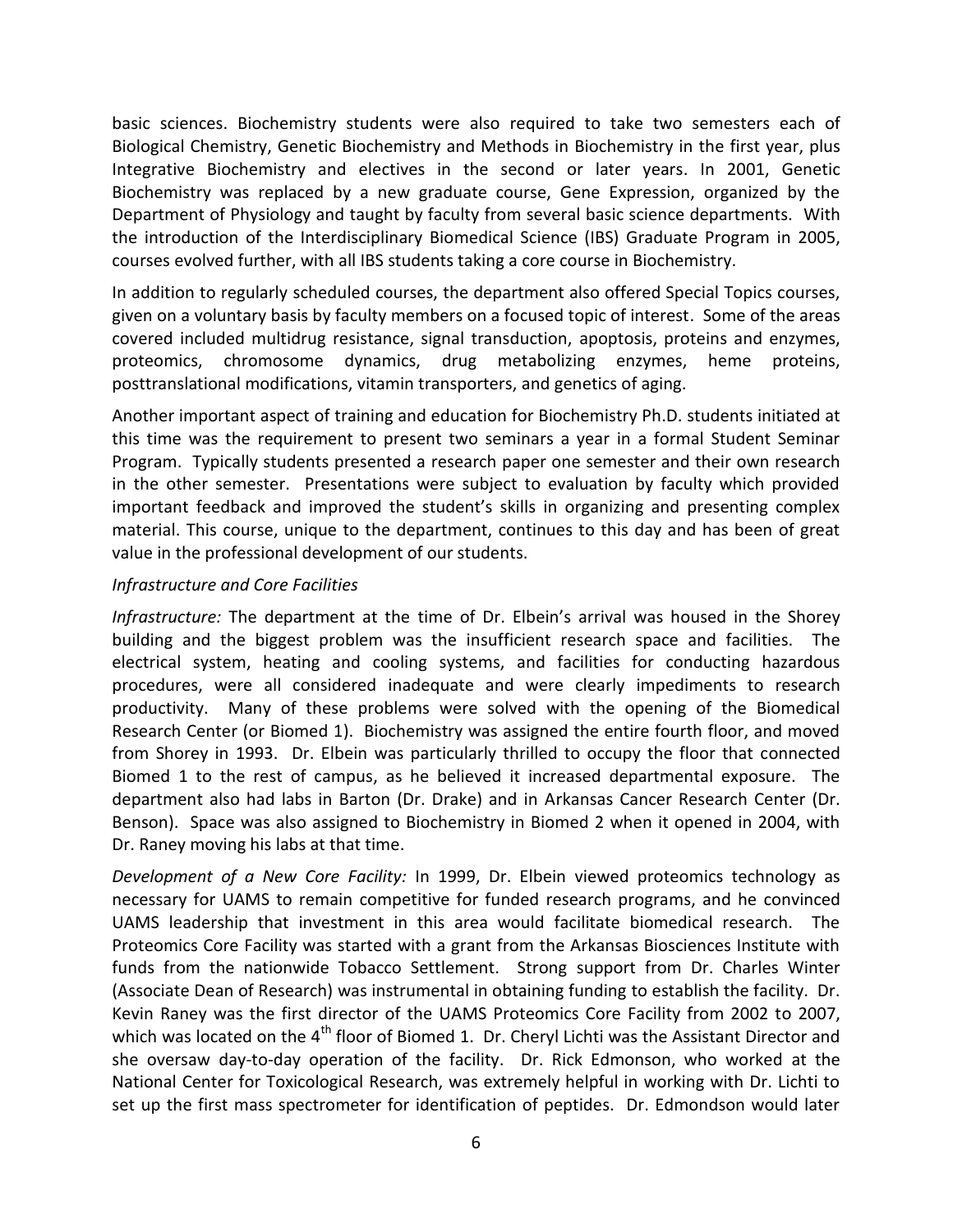join the faculty at UAMS in the Cancer Institute and lead the proteomics facility associated with the Myeloma Research Institute. Long-term support for the Proteomics facility was provided by the Arkansas INBRE grant, led by Dr. Larry Cornett. In 2005, Dr. Alan Tackett was recruited back to UAMS after a successful postdoctoral fellowship in the lab of Dr. Brian Chait, a pioneer in protein mass spectrometry. Part of the recruiting package for Dr. Tackett was for new proteomics instrumentation that would become part of the Proteomics Core Facility. Dr. Tackett took over as director of the facility in 2007 with Dr. Sam Mackintosh acting as Associate Director.

### *Transition from 2009-2010*

Very sadly Dr. Elbein passed away unexpectedly on November 30, 2009, following a brief illness. An obituary written by former faculty member Dr. Richard Drake can be found in *Glycobiology*, Vol. 20, pgs. 404–405 (2010). To honor his memory and especially his unwavering dedication and commitment to student education, the Alan D. Elbein Award for Extraordinary Performance in Research was established. This is awarded infrequently to departmental graduate students who have shown extraordinary research performance in their graduate career. Areas of evaluation include but are not limited to fellowships, manuscripts, and presentations. Following the death of Dr. Elbein, the Vice-Chair of the department, Dr. Chambers, served as Interim Chair while a search committee was put in place to identify a new Chair.

### **2010-2014**

Effective July, 2010, then College of Medicine Dean Debra Fiser appointed Dr. Kevin D. Raney as Chair of the department. Dr. Raney had started his career in the department as an Assistant Professor in 1995. He was promoted to Associate Professor with tenure in 2001, then promoted to Full Professor in 2007. Dr. Raney was charged with maintaining a strong program that was in place as a result of the leadership from Dr. Elbein. Emphasis in cancer biology research was desired based on the campus-wide goal of establishing an NCI-designated Cancer Institute. Growth in this direction was aided by creating a strong tie to the Arkansas Cancer Institute which was led by Dr. Peter Emanuel. Dr. Emanuel provided part of the start-up packages for several of the planned new hires via funds available from the Cancer Center. Another area of growth sought by Dr. Raney was in the research area of Proteomics. Funds from the Cancer Center were also designated towards the purchase of new instrumentation to upgrade the proteomics core facility. The department has utilized this support to create and maintain strong ties to the Cancer Center, now named the Winthrop P. Rockefeller Cancer Institute.

### *Faculty and Research Areas*

Faculty members at this time included Drs. Giulia Baldini (hormonal control of appetite) Timothy Chambers (cancer drug mechanisms); Mari Davidson (chromosome dynamics); Donald DeLuca (oxidation and metabolism); Alan Diekman (galectins in cancer); Masahiro Higuchi (prostate cancer and mitochondria); Fusun Kilic (serotonin transporter); Sam Mackintosh (proteomics); Grover Miller (drug metabolism and cytochromes P450); Don Mock (biotin nutrition); Anna Radominska-Pandya (drug metabolizing enzymes); Kevin Raney (nucleic acid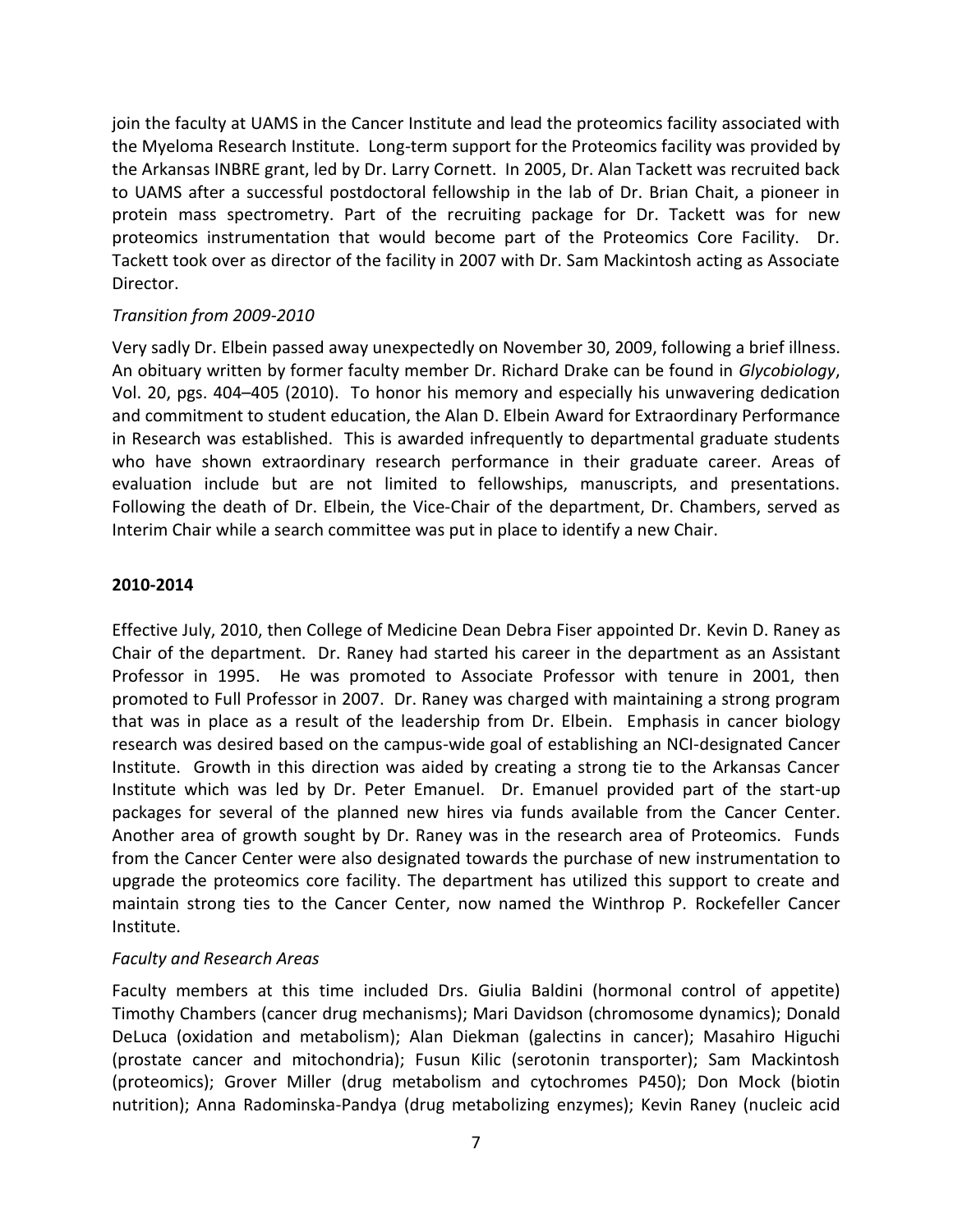enzymology); William Grady Smith (enzyme kinetics); Alan Tackett (epigenetics, proteomics in melanoma); and Wayne Wahls (meiotic recombination). Dr. Smith retired in 2010 after 46 years on the faculty. One note of interest regarding Dr. Smith's career is that he was mentor to Dr. Jocelyn Elders, who received a Master's degree working in Dr. Smith's lab. Dr. Elders went on to become Surgeon General of the US during the Clinton Administration.

New faculty hired during this period were Drs. Robert Eoff in 2011 and Karen Abbott in 2014. Dr. Eoff's research was focused on a type of DNA polymerase called translesion polymerases which is important in carcinogenesis. Dr. Abbott was focused on discovering biomarkers for ovarian cancer based on her expertise in glycobiology. Dr. Eoff's lab was located in the Biomedical Research Building I while Dr. Abbott became the first member of the department to occupy newly constructed research space in the new tower of the Winthrop P. Rockefeller Cancer Institute.

### *Research*

In 2010, the department was well-supported with 10 out of 13 faculty being funded and the total costs were just under 4 million. This was despite the fact that NIH pay lines had fallen well below typical levels. In order to maintain grant quality, the department hosted an internal grant review process that any faculty member could utilize. Pilot grant funding was also evident. UAMS received a large NIH grant to fund the Center for Clinical and Translational Research which would later become the Translational Research Institute. Campus-wide, researchers were encouraged to develop translational research projects through a pilot grant program from the CCTR. Three faculty in the department received these awards (Drs. Chambers, Mock, and Radominska) illustrating the commitment towards translational research within the department. Dr. Stephanie Byrum, a postdoctoral fellow in Dr. Tackett's lab, received an NIH postdoctoral fellowship, one of the first NRSA awards for the department. Publication of approximately 40 primary articles per year was typical during this period. Common journals in which faculty published were the *Journal of Biological Chemistry*, *Biochemistry*, *Cancer Research*, and *Nucleic Acids Research*.

# *Graduate Program Curriculum and Teaching*

The director of the Graduate Program and the Graduate Education Committee were charged with the responsibility of formulating and executing policies and practices dealing with the graduate education in the department. Dr. Wayne Wahls (2010-2012) followed by Dr. Alan Tackett (2013-2015) served as director during this period. At this time graduate students could enter via our departmental graduate program or via the IBS program. Students took two major courses in the fall semester including the Biochemistry course along with Gene Expression, which focused on molecular biology. A major expectation for students was in the area of research rotations, in which students worked in labs for an eight week period for at least 20 hours per week. The department highly valued the research rotations and students were required to present an oral summary of their work at the end of the semester in Temporary Advisor Committee meetings. Students received a formal grade for the research rotations which was dependent on the evaluation by faculty of the student's performance and effort in the lab as well as the oral presentation. The curriculum included two courses in the spring semester including Methods in Biochemistry and Molecular Biology, and Biological Chemistry.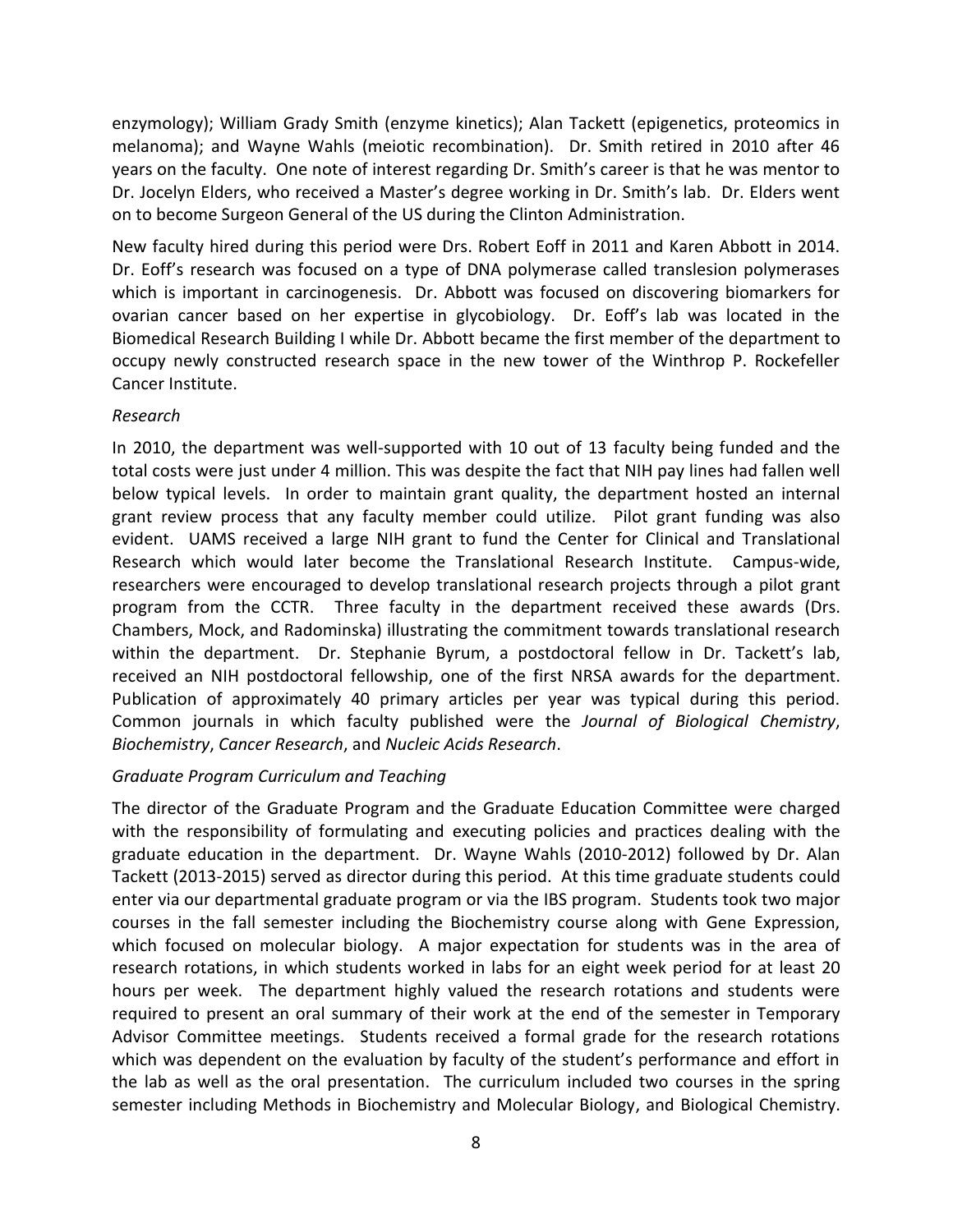Students also participated in two Research Rotations during the spring semester and typically selected their permanent advisor by the end of the spring semester. However, additional research rotations could be arranged if students were unsure of their laboratory preference.

During this period, 8 students earned Ph.D. degrees, 5 students earned M.S. degrees, and 5 students earned M.D./Ph.D. degrees. The doctorates obtained postdoctoral or residency positions at UAMS, Cincinnati Children's Hospital, the University of Cologne, St. Jude Research Hospital, University of Missouri, Temple University, UA Pine Bluff Aquaculture Department, Dartmouth College, Johns Hopkins University, and Washington University. Regarding predoctoral fellowships during this period, Jessica Hartman (Miller lab) obtained a National Science Foundation award which was a first for UAMS. Another student, Yicong Li (Kilic lab), obtained a pre-doctoral award from the American Heart Association.

## *Medical Student Curriculum and Teaching*

In 2013, the Medical Biochemistry course was transformed into the "Molecules to Cells Module" under the excellent leadership of Dr. Alan Diekman. Medical students taking the course performed well as determined by the average NBME score which was in the 65th percentile nationwide, the highest score in memory. The performance of faculty was also strong as judged by the high marks given to the course by student evaluators. Dr. Alan Diekman was awarded the Golden Apple award for his teaching and efforts as co-course director. The Golden Apple is awarded by vote of the medical students to the faculty member who makes the strongest positive impact on the students' education.

### *SURF program*

Dr. Grover Miller continued to oversee the Summer Undergraduate Research Fellowship (SURF) program. Typically 4- 8 undergraduates participated in the program. The SURF program began working more closely with the Arkansas INBRE program, which served to build and support undergraduate research around the state of Arkansas. Arkansas INBRE sponsored a number of undergraduates to perform summer research at UAMS and members of the department frequently served as mentors for SURF students and INBRE students. The SURF program therefore remained robust despite dwindling funds available for its support.

# *Central Arkansas Undergraduate Student Research Symposium*

In 2012, Dr. Raney, Dr. Miller, and Dr. Tom Goodwin of Hendrix College organized the first Central Arkansas Undergraduate Student Research Symposium. The goal of the symposium was to showcase undergraduate research in Arkansas. Undergraduate researchers and their mentors were invited to present their research in posters or oral presentations. The event was held in late July at the Clinton Presidential Library and was entirely funded by the Department of Biochemistry and Molecular Biology. The symposium, which brought together approximately 80 undergraduate researchers along with their mentors, was highly successful and has continued in following years. Each year, the number of participants increased. In 2014, the symposium outgrew the space available at the Clinton Presidential Library, so the event was moved to the I. Dodd Wilson building on the UAMS campus. The symposium has grown steadily (greater than 100 students) and has been held each year, through 2019. The UAMS Graduate School and the Arkansas INBRE grant have supplied financial support as well as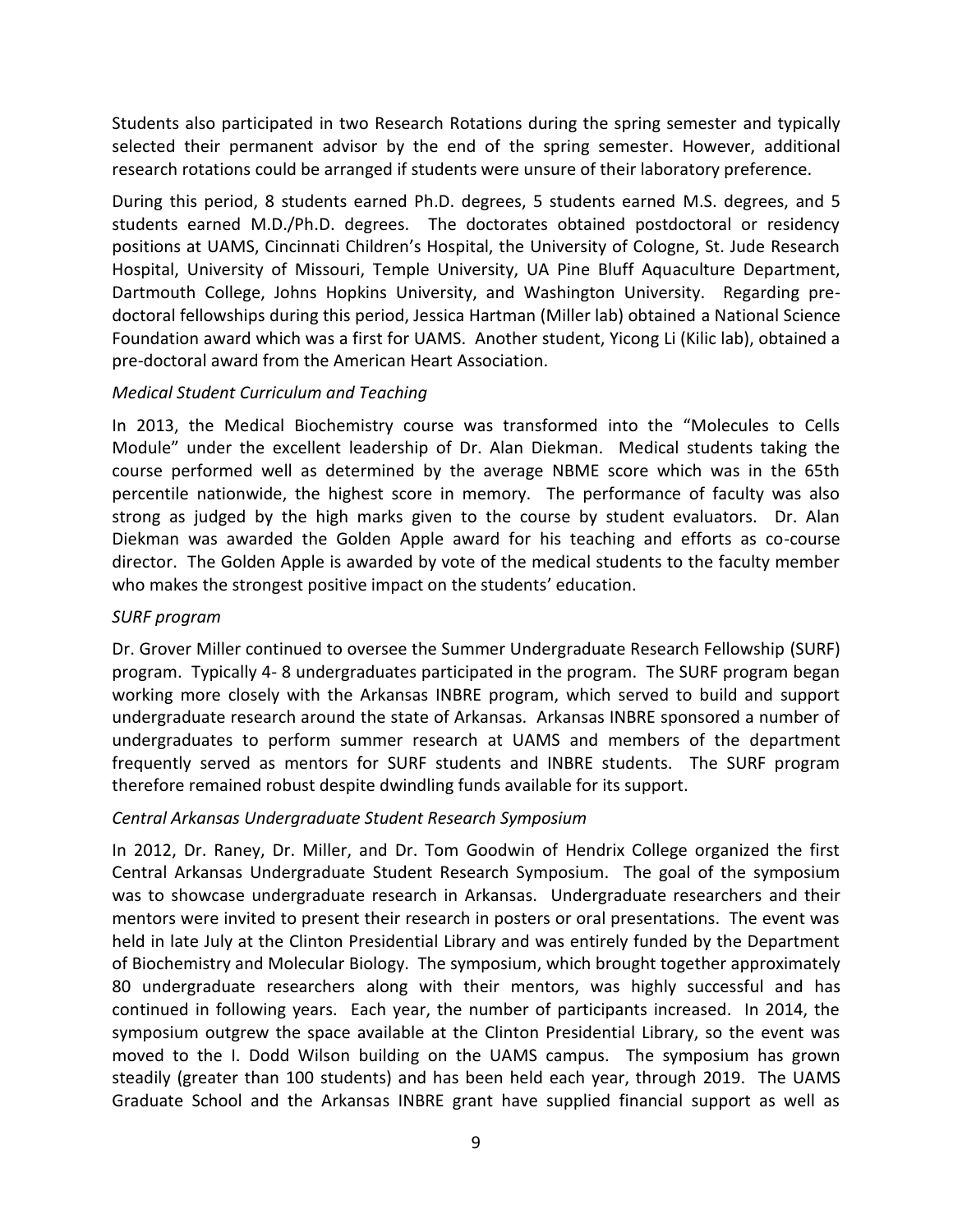assistance in organization. Dr. Grover Miller has provided the department leadership and organization of the symposium with assistance from Dr. Mari Davidson and Dr. Robert Eoff. All members of the department faculty participate by judging posters or oral presentations.

## *Service*

Major department or campus-wide service duties at this time were College of Medicine P&T committee (Dr. Radominska), Research Council (Dr. Wahls), Graduate Council (Dr. Davidson), Department Faculty Seminar program (Dr. Kilic), College of Medicine Curriculum Committee (Dr. Diekman), and Graduate Education Committee (Drs. Tackett and Baldini).

# *Expansion of the Proteomics Core Facility*

When Dr. Raney was named Chair in 2010, one of his first actions was to purchase a state-ofthe-art mass spectrometer for identification of peptides in order to upgrade the Proteomics Core Facility. Under Dr. Alan Tackett's leadership, with assistance from Dr. Sam Mackintosh, addition of new instrumentation led to improved scientific capabilities that aided UAMS investigators and led directly to new research funding. The Proteomics Core Facility continued to expand with new instrumentation purchased with funds from successful NIH Shared Instrumentation Grants prepared by Drs. Mackintosh and Tackett.

## **2015-2019**

# *Faculty*

Faculty at the start of this period were Drs. Karen Abbott (cancer biomarkers), Giulia Baldini (obesity and neuronal signaling), Timothy Chambers (mechanisms of anti-cancer drugs), Mari Davidson (mechanisms of chromosomal segregation in meiosis), Alan Diekman (GPI-anchored glycoproteins and spermatazoa maturation), Robert Eoff (translesion DNA polymerases in cancer), Fusun Kilic (serotonin transporter), Sam Mackintosh (proteomics), Grover Miller (drug metabolism), Donald Mock (biotin deficiency in pregnancy), Anna Radominska-Pandya (natural and synthetic cannabinoids), Kevin Raney (helicases and G-quadruplex DNA), Alan Tackett (immunotherapy of metastatic melanoma), and Wayne Wahls (meiotic chromosome dynamics in fission yeast). New faculty hired during this period included Drs. Boris Zybailov (2016, proteomics of the microbiome), Samantha Kendrick (2017, lymphomagenesis and the role of DNA secondary structures), Isabelle Racine-Miousse (2018, methionine and epigenetics), Alicia Byrd (2019, DNA damage response), and Stephanie Byrum (2019, bioinformatics of breast cancer).

# *Research*

In 2016, the UAMS Proteomics Core Facility was recognized as an IDeA National Resource for Proteomics. The Facility continues to expand and offer the latest technological advantages for identifying and quantifying proteins in cells, tissues, and organisms.

Dr. Alan Tackett led investigators in the department along with faculty in Pediatrics to prepare a Center of Biomedical Research Excellence (COBRE) grant proposal entitled "Center in Translational Pediatric Research", which was submitted through the Arkansas Children's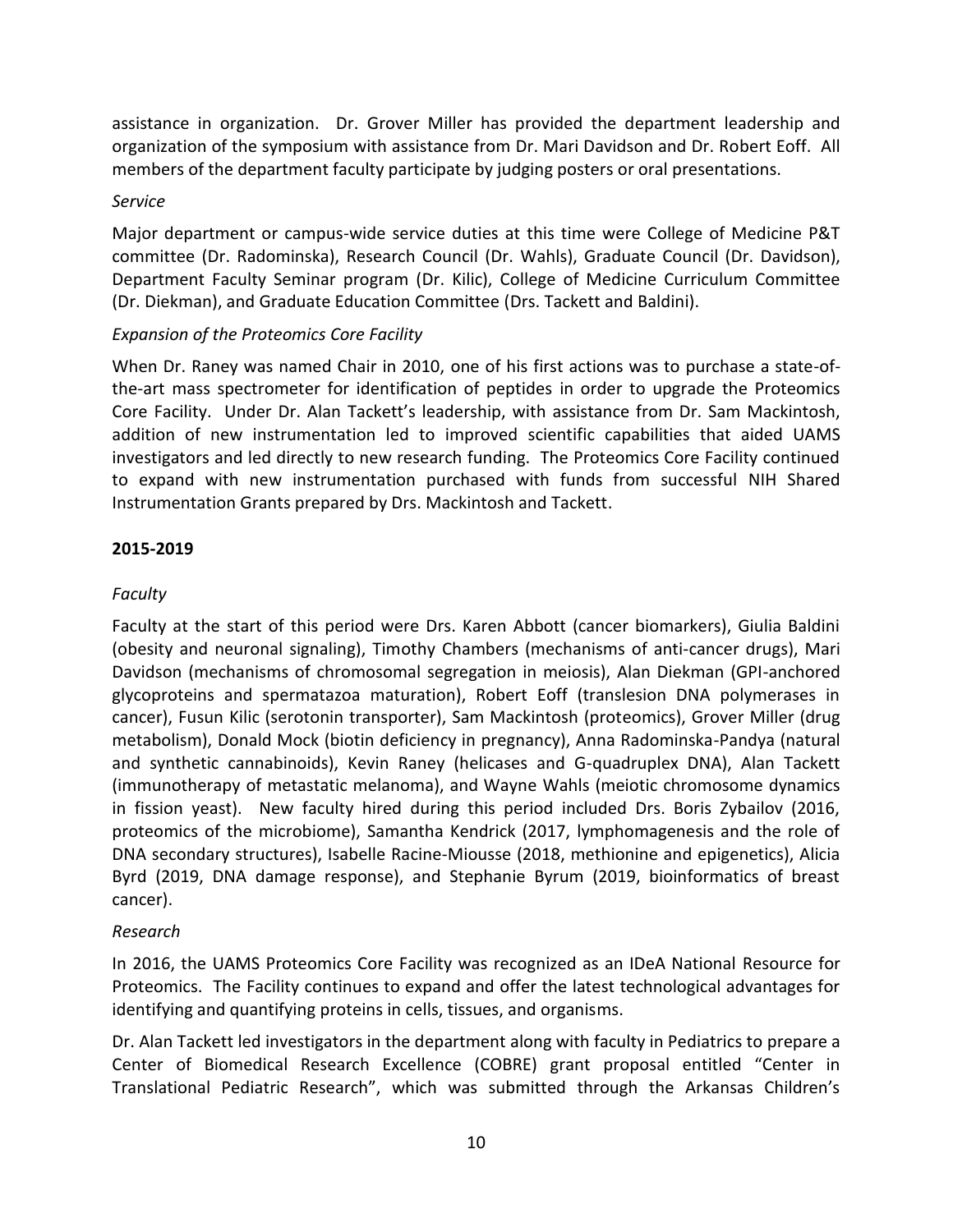Research Institute at the Arkansas Children's Hospital. The \$11 million grant, awarded in 2017, funded four projects from junior investigators, one of whom, Dr. Boris Zybailov, was in the department. This new COBRE has led to creation of new core facilities in Bioinformatics that enable UAMS researchers to have easy access to outstanding, cutting-edge data analysis for experiments in systems biology. These new approaches have helped department faculty move into research areas that utilize genomics and proteomics tools. The CTPR has funded numerous junior faculty though pilot awards as well. Drs. Baldini, Chambers, Eoff, and Raney serve on mentoring teams funded through the Center.

The department faculty continued to publish an average of 45 primary articles per year. Funding for department faculty has remained at \$3 – 4 million in total costs during this period, however that does not include the funding for the CTPR COBRE award led by Dr. Tackett which officially passes through Arkansas Children's Hospital.

In 2016, Dr. Alan Tackett was invested as the Scharlau Family Endowed Chair in Cancer Research. This is the first endowed chair bestowed on a member of the Department of Biochemistry and Molecular Biology. It is one of the only such awards held by a faculty member in the Basic Sciences. In 2019, Dr. Tackett was named as the Associate Director for Basic Research at the Winthrop P. Rockefeller Cancer Institute. This position further strengthened ties between the department and the Cancer Institute.

## *Major New Funding Initiatives*

UAMS received a renewal grant from the NIH for the Clinical and Translational Science Award (CTSA) in 2019. This \$24.2 million five-year award funds the UAMS Translational Research Institute (TRI). The TRI promotes statewide research designed to accelerate research that addresses Arkansas' health challenges. Dr. Donald Mock, professor of Biochemistry and Molecular Biology, played a major role in preparing the proposal.

Drs. Robert Eoff, Mari Davidson, and Alan Tackett are working together to prepare the first submission of an NIH T32 Training Grant from the department. The title of the proposal "Molecular Systems Biology Predoctoral Training Program" focuses on training students to utilize and appreciate data intensive approaches such as "omics" alongside traditional approaches to solve biomedical research problems. This grant will have a major positive impact on recruitment of highly qualified graduate students.

A new funding initiative during this period was the submission of an R24 grant to the NIH for support of core facilities, primarily the Proteomics Core. Dr. Alan Tackett spearheaded this approximately \$12 million grant proposal with assistance from faculty members Drs. Sam Mackintosh, Stephanie Byrum, and Rick Edmondson. The grant is the largest ever to originate from the Department of Biochemistry and Molecular Biology and was submitted in fall of 2019.

# *Graduate Program Curriculum and Teaching*

In 2016 the graduate programs in various departments including Biochemistry and Molecular Biology were combined into a single entry path termed the Graduate Program in Biomedical Sciences (GPIBS). Dr. Robert Eoff was Chair of the Department Graduate Education Committee and he became the director of the newly formed Biochemistry Track. Faculty from all areas of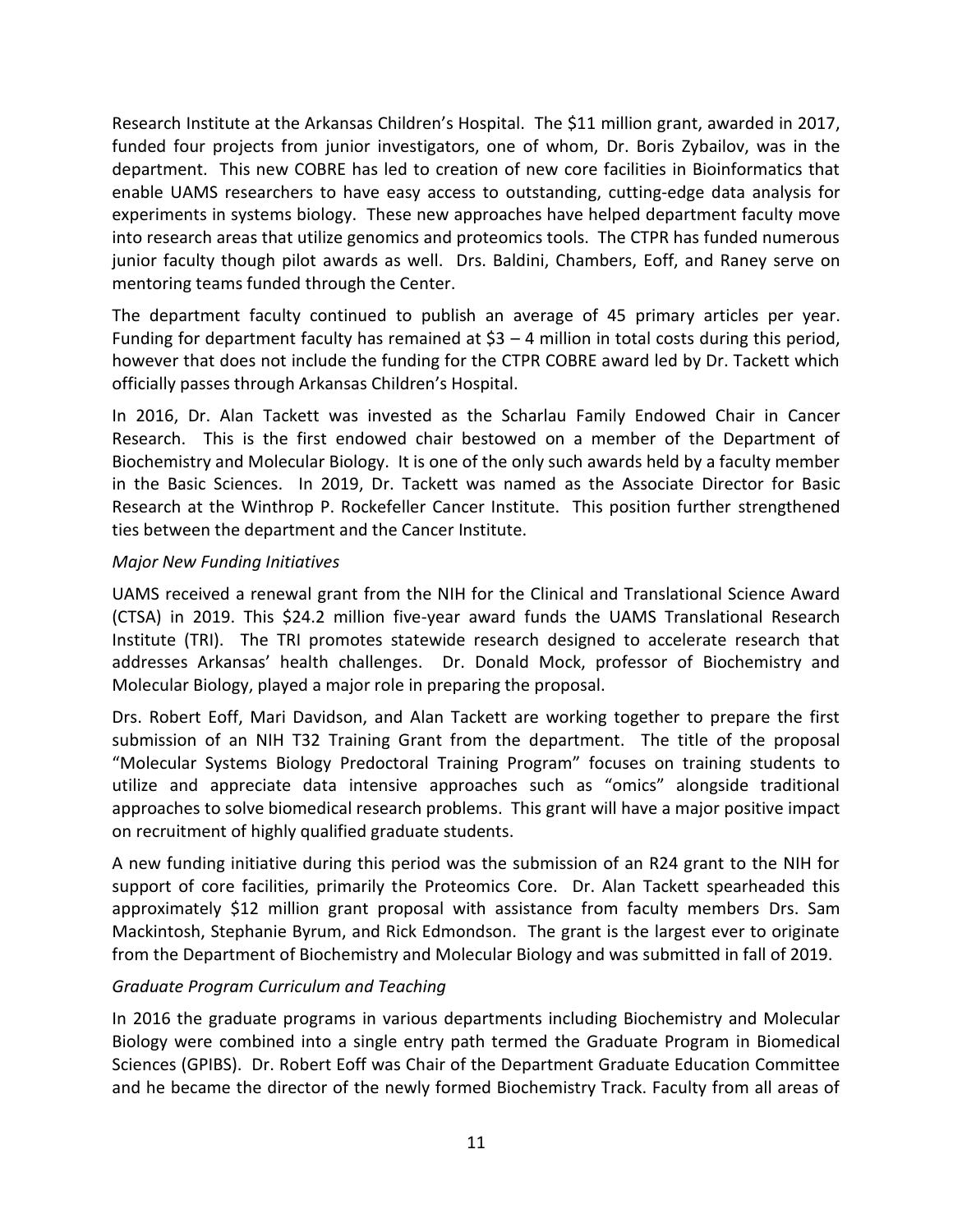the campus who utilized biochemical approaches were encouraged to join this track. The GPIBS program required re-writing the department's graduate education policy document. Drs. Timothy Chambers, Robert Eoff, and Mari Davidson contributed to the revision of the document which was adopted by faculty in 2017.

Graduate students in the GPIBS program take three core courses in the fall semester. One of the courses is Biochemistry which is directed by Dr. Mari Davidson. Dr. Davidson has introduced several new teaching modes including team based learning and other active learning exercises. These innovations in teaching have improved the course, which is wellreceived by the students based on evaluations. The curriculum of the GPIBS program reduced the emphasis on research rotations. This change in research rotations was a departure from the previous department-based curriculum which relied more heavily on research during the first year rotations.

Dr. Davidson also continued oversight of the Interprofessional Education (IPE) program for graduate students. The IPE provides required curriculum development for all graduate and professional students across all five UAMS colleges in order to foster a collaborative environment. Dr. Davidson ensured that IPE activities were planned that would be valuable to graduate students in the basic sciences.

During this period, 19 students earned Ph.D. degrees, 4 students earned M.S. degrees, and 1 student earned the M.D./Ph.D. degree. Students obtained postdoctoral positions at UAMS, University of Texas Southwestern, Emory University, Baylor University, Vanderbilt University, Arkansas Children's Research Institute, Arkansas State University, Pennsylvania State University, St. Jude Children's Research Hospital, Duke University, Indiana University Law School, University of California at San Francisco, and Johns Hopkins University.

# *Medical Student Curriculum and Teaching*

Dr. Alan Diekman continued in his role as module director for the "Molecules to Cells" module in the medical student curriculum. Dr. Diekman received the Golden Apple award five out of the past six years. The department continued to score highly in medical student evaluations during this period and in some years, was the highest ranked module in the basic sciences.

### *Service*

The department has had outstanding support staff over the years. Ms. Sharon Sipe, who provides expertise in the area of procurement, announced her retirement (effective September, 2020) after 23 years of service to the department. Ms. Kahla Robinson has served as executive assistant for 11 years. Faculty members served on a number of campus-wide committees including the Graduate Council (Drs. Mari Davidson and Boris Zybailov), the Academic Senate (Dr. Grover Miller), and Research Council (Drs. Wayne Wahls and Giulia Baldini). Department Vice-Chair Dr. Timothy Chambers was appointed to the College of Medicine Promotion and Tenure Committee for four years (2015-2019) and served as Chair during his last year of service. Dr. Giulia Baldini and Dr. Alan Diekman accepted invitations to join the P&T committee in 2019.